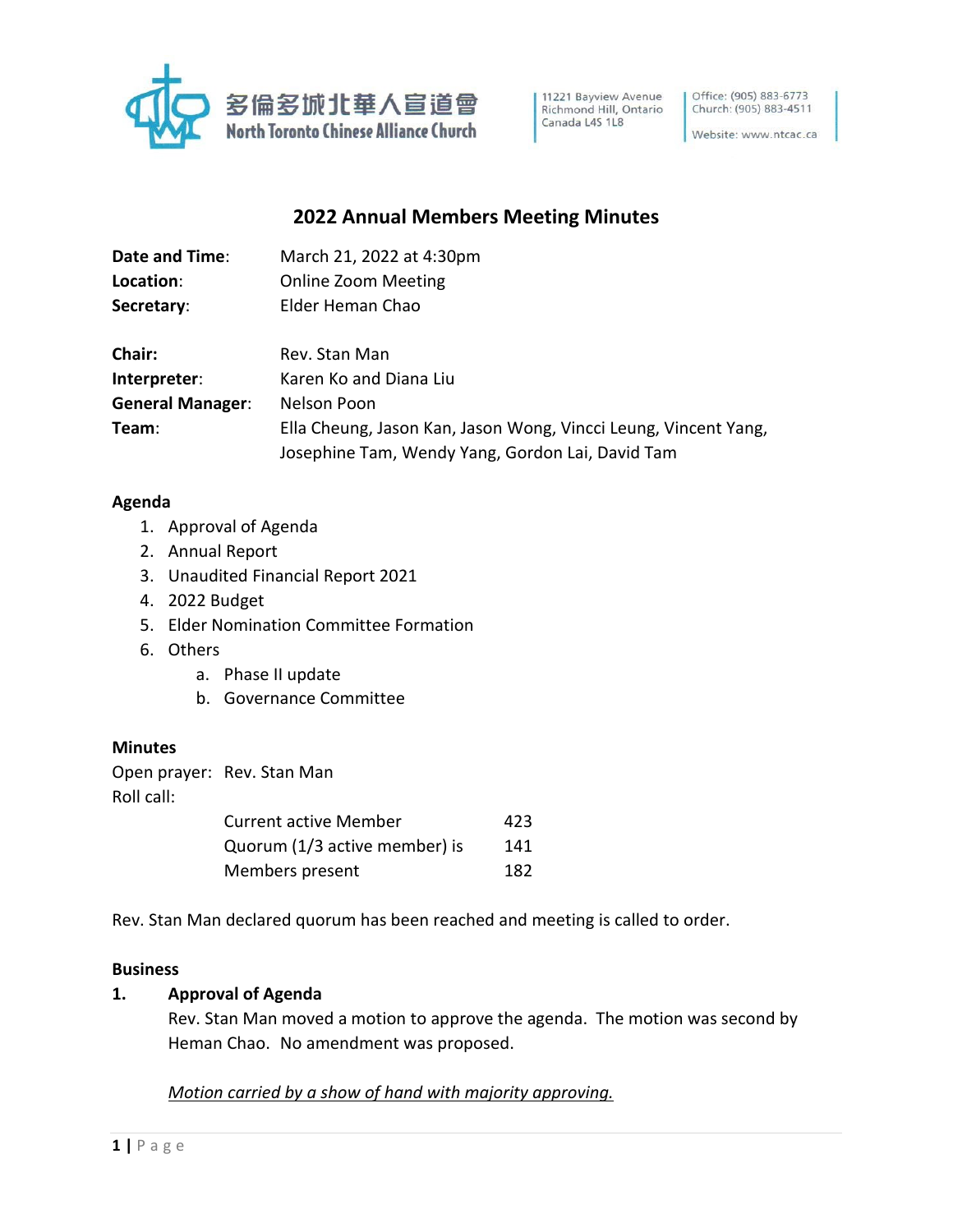

11221 Bayview Avenue Richmond Hill, Ontario Canada L4S 1L8

#### Website: www.ntcac.ca

#### **2. Annual Report**

Rev. Stan Man tabled the Annual Report for record. Annual Report was sent to the members ahead of the meeting as required.

### **3. Unaudited Financial Report 2021**

Rev. Stan invited Elder Terry Ha to present 2021 unaudited financial report. Elder Terry Ha presented the report and directed further inquiry to his department.

#### **4. 2022 Budget**

Rev. Stan Man asked for a motion to discuss and approve the budget. Elder Terry Ha moved a motion to discuss and approve the 2022 budget. The motion was second by Kathrine Lee. Rev. Stan Man invited Elder Terry Ha to present the budget. Elder Terry presented the 2022 budget and provided a comparison to 2021 budget. After the presentation, the floor was opened for discussion. No question was raised. Elder Terry invited any future inquiry to be directed to his department. Rev. Stan Man closed the floor to discussion and invited a vote.

#### *Motion carried by a show of hand with majority approving.*

#### **5. Elder Nomination Committee Formation**

Rev. Stan opened the floor for nomination to begin. Two Church members are required to join the committee together with Rev. Stan Man (Chair), Sammy Tsang (Elder representative) and Daniel Xu (Elder representative).

Elder Heman Chao nominated Evelyn Lau and Yick Kwan. Both candidates agreed to be nominated. There was no further nomination from the floor. Rev. Stan Man invited members to move a motion to cease nomination.

David Tam moved a motion to cease nomination. The motion was second by Fanny Leung and Heman Chao. Rev. Man invited a vote.

#### *The motion was carried by a show of hand with majority approving.*

Rev. Man declared the two candidates won by acclamation as there were no third candidate nominated and therefore voting is not required per The Alliance Local Church Constitution.